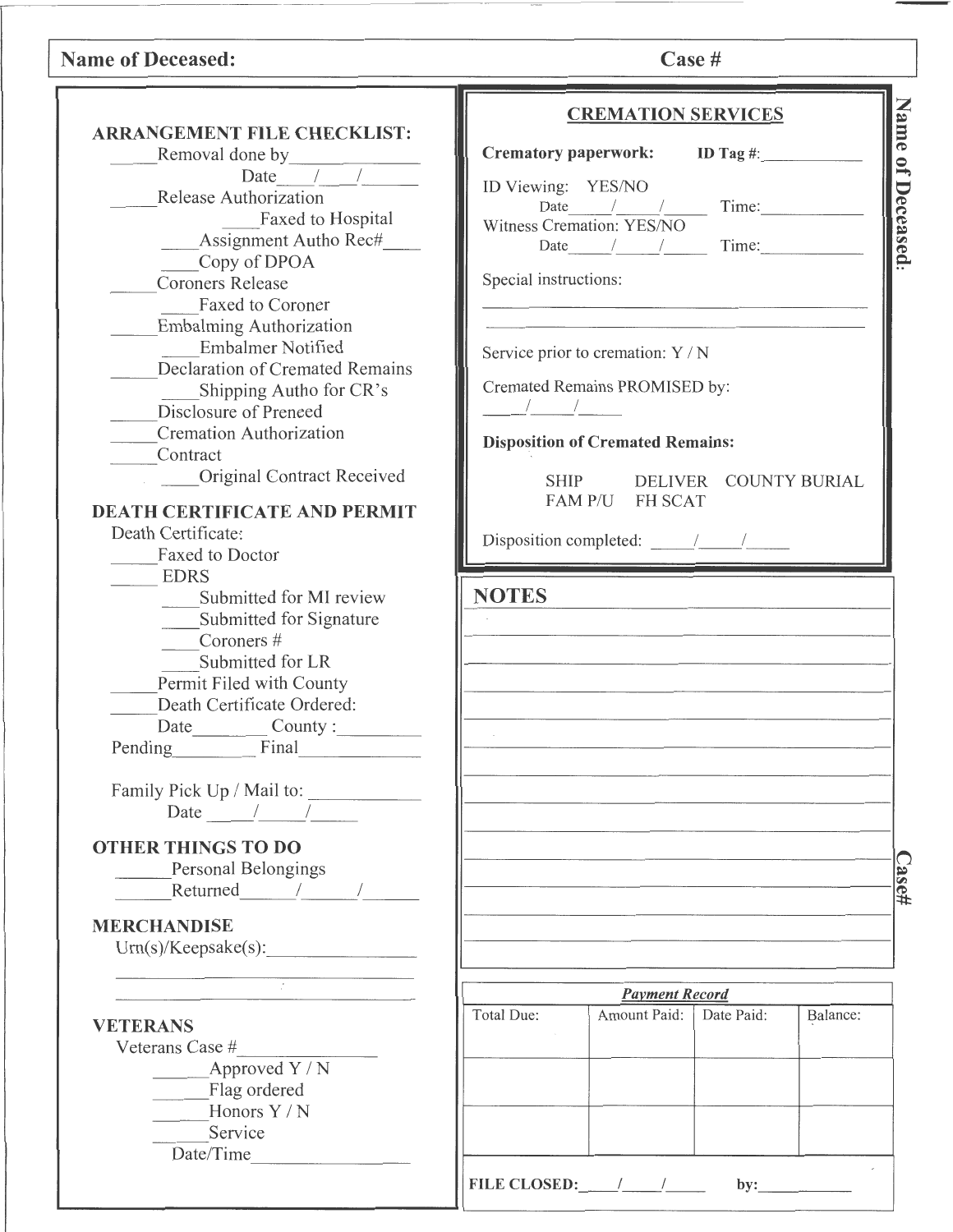| <b>FUNERAL SERVICES</b>                                                                                                                                                                                                              | <b>FUNERAL MERCHANDISE</b>                                                                                                                                                                                                                                                                                                                                                                                                                                                                |
|--------------------------------------------------------------------------------------------------------------------------------------------------------------------------------------------------------------------------------------|-------------------------------------------------------------------------------------------------------------------------------------------------------------------------------------------------------------------------------------------------------------------------------------------------------------------------------------------------------------------------------------------------------------------------------------------------------------------------------------------|
| Viewing: / / Time:                                                                                                                                                                                                                   | Casket:                                                                                                                                                                                                                                                                                                                                                                                                                                                                                   |
| Family Only: YES / NO<br>Family Only Time:                                                                                                                                                                                           | Ordered $/$ / $/$                                                                                                                                                                                                                                                                                                                                                                                                                                                                         |
| Location: Executive Contract of the Contract of the Contract of the Contract of the Contract of the Contract of the Contract of the Contract of the Contract of the Contract of the Contract of the Contract of the Contract o       | Urn: $\frac{1}{2}$                                                                                                                                                                                                                                                                                                                                                                                                                                                                        |
|                                                                                                                                                                                                                                      | Ordered / /                                                                                                                                                                                                                                                                                                                                                                                                                                                                               |
| the company of the company of the company<br>Phone#                                                                                                                                                                                  |                                                                                                                                                                                                                                                                                                                                                                                                                                                                                           |
| Church: / / Time:                                                                                                                                                                                                                    | Keepsakes: New York Changes and Security Assembly                                                                                                                                                                                                                                                                                                                                                                                                                                         |
| Location:                                                                                                                                                                                                                            | Ordered / /                                                                                                                                                                                                                                                                                                                                                                                                                                                                               |
| <u> Listen de Marie de la componenta</u><br>The company of the company of the company of the company of the company of                                                                                                               | <b>Prayer Cards</b>                                                                                                                                                                                                                                                                                                                                                                                                                                                                       |
| Phone#                                                                                                                                                                                                                               |                                                                                                                                                                                                                                                                                                                                                                                                                                                                                           |
| Clergy: <u>Cemetery: / / / Time:</u>                                                                                                                                                                                                 | $\begin{array}{c} \n \text{#} \quad \text{#} \quad \text{#} \quad \text{#} \quad \text{#} \quad \text{#} \quad \text{#} \quad \text{#} \quad \text{#} \quad \text{#} \quad \text{#} \quad \text{#} \quad \text{#} \quad \text{#} \quad \text{#} \quad \text{#} \quad \text{#} \quad \text{#} \quad \text{#} \quad \text{#} \quad \text{#} \quad \text{#} \quad \text{#} \quad \text{#} \quad \text{#} \quad \text{#} \quad \text{#} \quad \text{#} \quad \text{#} \quad \text{#} \quad \$ |
| Location:                                                                                                                                                                                                                            |                                                                                                                                                                                                                                                                                                                                                                                                                                                                                           |
| <u>ring in the second complete the second second second second second second second second second second second second second second second second second second second second second second second second second second second </u> | <b>Memorial Folder</b>                                                                                                                                                                                                                                                                                                                                                                                                                                                                    |
| Phone#                                                                                                                                                                                                                               | # Type                                                                                                                                                                                                                                                                                                                                                                                                                                                                                    |
| Important Information: New York 1989                                                                                                                                                                                                 |                                                                                                                                                                                                                                                                                                                                                                                                                                                                                           |
| <u> 1990 - La Stevenske kommunistiske f</u>                                                                                                                                                                                          |                                                                                                                                                                                                                                                                                                                                                                                                                                                                                           |
|                                                                                                                                                                                                                                      |                                                                                                                                                                                                                                                                                                                                                                                                                                                                                           |
|                                                                                                                                                                                                                                      |                                                                                                                                                                                                                                                                                                                                                                                                                                                                                           |
|                                                                                                                                                                                                                                      |                                                                                                                                                                                                                                                                                                                                                                                                                                                                                           |
|                                                                                                                                                                                                                                      |                                                                                                                                                                                                                                                                                                                                                                                                                                                                                           |
|                                                                                                                                                                                                                                      |                                                                                                                                                                                                                                                                                                                                                                                                                                                                                           |
| <b>NOTES:</b>                                                                                                                                                                                                                        |                                                                                                                                                                                                                                                                                                                                                                                                                                                                                           |
|                                                                                                                                                                                                                                      |                                                                                                                                                                                                                                                                                                                                                                                                                                                                                           |
|                                                                                                                                                                                                                                      |                                                                                                                                                                                                                                                                                                                                                                                                                                                                                           |
|                                                                                                                                                                                                                                      |                                                                                                                                                                                                                                                                                                                                                                                                                                                                                           |
|                                                                                                                                                                                                                                      |                                                                                                                                                                                                                                                                                                                                                                                                                                                                                           |
|                                                                                                                                                                                                                                      |                                                                                                                                                                                                                                                                                                                                                                                                                                                                                           |
|                                                                                                                                                                                                                                      |                                                                                                                                                                                                                                                                                                                                                                                                                                                                                           |
|                                                                                                                                                                                                                                      |                                                                                                                                                                                                                                                                                                                                                                                                                                                                                           |
|                                                                                                                                                                                                                                      |                                                                                                                                                                                                                                                                                                                                                                                                                                                                                           |
|                                                                                                                                                                                                                                      |                                                                                                                                                                                                                                                                                                                                                                                                                                                                                           |
|                                                                                                                                                                                                                                      |                                                                                                                                                                                                                                                                                                                                                                                                                                                                                           |
|                                                                                                                                                                                                                                      |                                                                                                                                                                                                                                                                                                                                                                                                                                                                                           |
|                                                                                                                                                                                                                                      |                                                                                                                                                                                                                                                                                                                                                                                                                                                                                           |
|                                                                                                                                                                                                                                      |                                                                                                                                                                                                                                                                                                                                                                                                                                                                                           |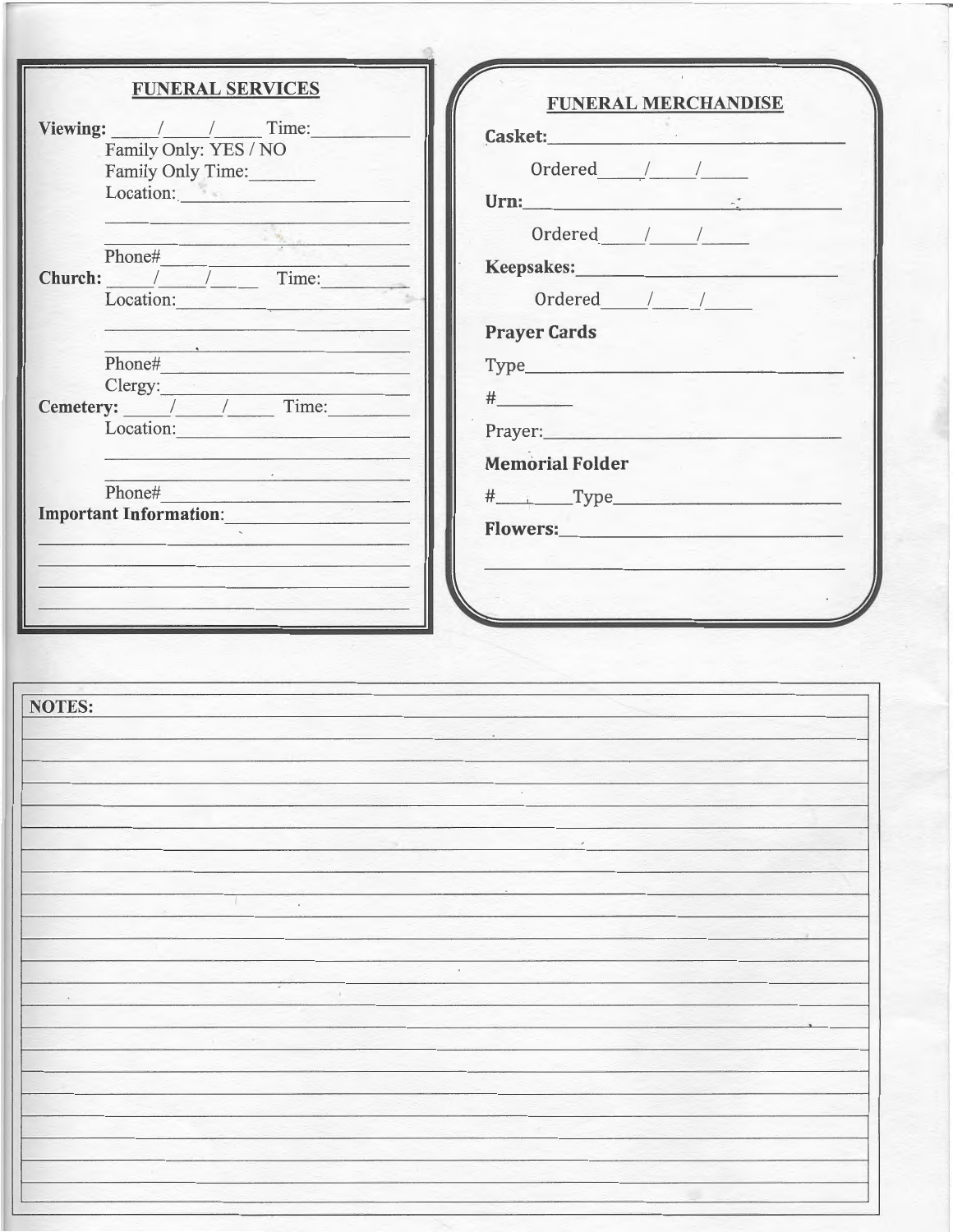# AUTHORIZATION **FOR** RELEASE

AFFIDAVIT IN SUPPORT OF: Claim to Control the Disposition of bodily remains Pursuant to Health & Safety Code 7100

Regarding: Decedent

Attention  $\overline{a}$ 

I hereby direct that the above named decedent be released to:

## MCA Funeral Home

I claim the right to control the disposition of the decedent's bodily remains because: *(Please* - *INITIAL)* 

\_\_\_\_ / I am the legal, responsible party: The following list represents order of responsibility.

## Please answer: YES or NO to each of the following

- a) Written instructions by Deceased (Will, Trust, Preneed) (Copy required)
- b) Durable Power of Attorney for Health Care/Conservator (Copy required)
- c) Spouse or State Registered Domestic Partner
- d) Child(children): Number of Adult Children
- e) \_\_\_\_\_Parent(s): Mother: Living/Deceased Father: Living/Deceased
- f) Sibling(s): Number of Adult Siblings: \_\_
- g) Other: (specify) Public Administrator/Coroner

### Declaration:

The person signing below represents, warrants and declares to *MCA Funeral Home* that they are not aware of any person who has a superior right to complete the funeral/cremation arrangements, or anyone who objects to my arranging for the disposition of the above named decedent.

I am not aware of any written legal instructions (Will, Trust) by the decedent, or any contract for funeral services by the decedent, that gives direction or control of the disposition of the decedent's remains to any other person or facility.

If you are a decedent's child, parent, sibling, or relative on equal standing in accordance with SS. 7100 of the California Health and Safety Code, by signing below, you represent that you have the approval of the majority of the people with the same standing. Further you represent that you have made reasonable efforts to notify all of the decedent's other children, the remaining parent, all siblings or relatives of equal standing.

I declare under penalty of perjury under the laws of the State of California that the forgoing is true and correct. I agree to indemnify and hold harmless *MCA Funeral Home* from any claims or causes of action arising or related in any respect to this Authorization for Release or the Funeral Home's reliance thereon.

| <b>Authorized Signature:</b> | <b>Print:</b> | Date: |
|------------------------------|---------------|-------|
| <b>Authorized Signature:</b> | <b>Print:</b> | Date: |
| Mortuary Representative:     |               |       |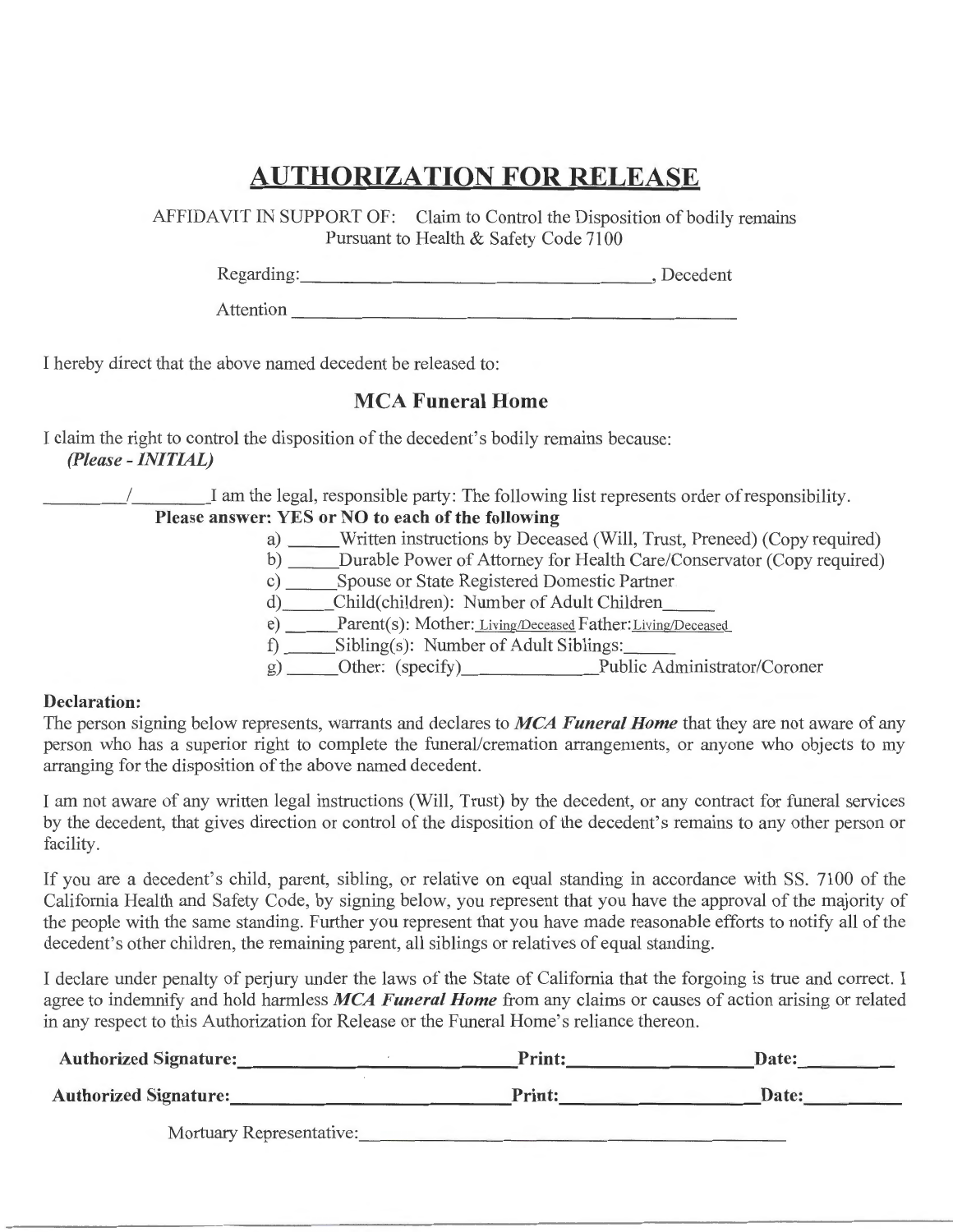### **AUTHORIZATION TO ACCEPT OR DECLINE EMBALMING**

(Funeral Establishment Name)

 $RE:$ 

(Decedent)

Embalming is the addition to, or the replacement of, body fluids by chemical preservatives or the application of chemical preservatives for the temporary preservation of the body. **I understand that embalming is not required by law.** 

I, , do\_ do not I (check one) request embalming. I understand that for storage or embalming purposes the decedent may be transported to the following location:

(Location Name and Address)

The undersigned hereby represents that he/she has the legal right to control disposition of the remains of the decedent.

| Signed: | , Relationship to Decedent: |  |
|---------|-----------------------------|--|
|         |                             |  |

Executed this  $\_\_\_$  day of  $\_\_\_\_$ (Month)  $\_\_\_$ , at  $\_\_\_\_$  (City and State)

This section is to be completed by the funeral establishment if authorization to accept or decline embalming is obtained orally.

The above statement regarding embalming and storage was read and/or provided to , Relationship to Decedent:

who did  $\Box$  did not  $\Box$  (check one) authorize embalming at the above named funeral establishment. Telephone Number: Date and time authorization granted: \_\_\_\_\_\_\_\_\_\_\_\_\_\_ \_

This section is to be completed by the funeral establishment representative who is executing this authorization to accept or decline embalming.

I declare under penalty of perjury that the foregoing is true and correct.

Executed this  $\_\_$  day of  $\_\_$ (Month)  $\_\_$ , at  $\_\_$ (City and State)

Funeral Establishment Representative (Print Name) Funeral Establishment Representative (Signature)

12-AUTH (rev. 11/14)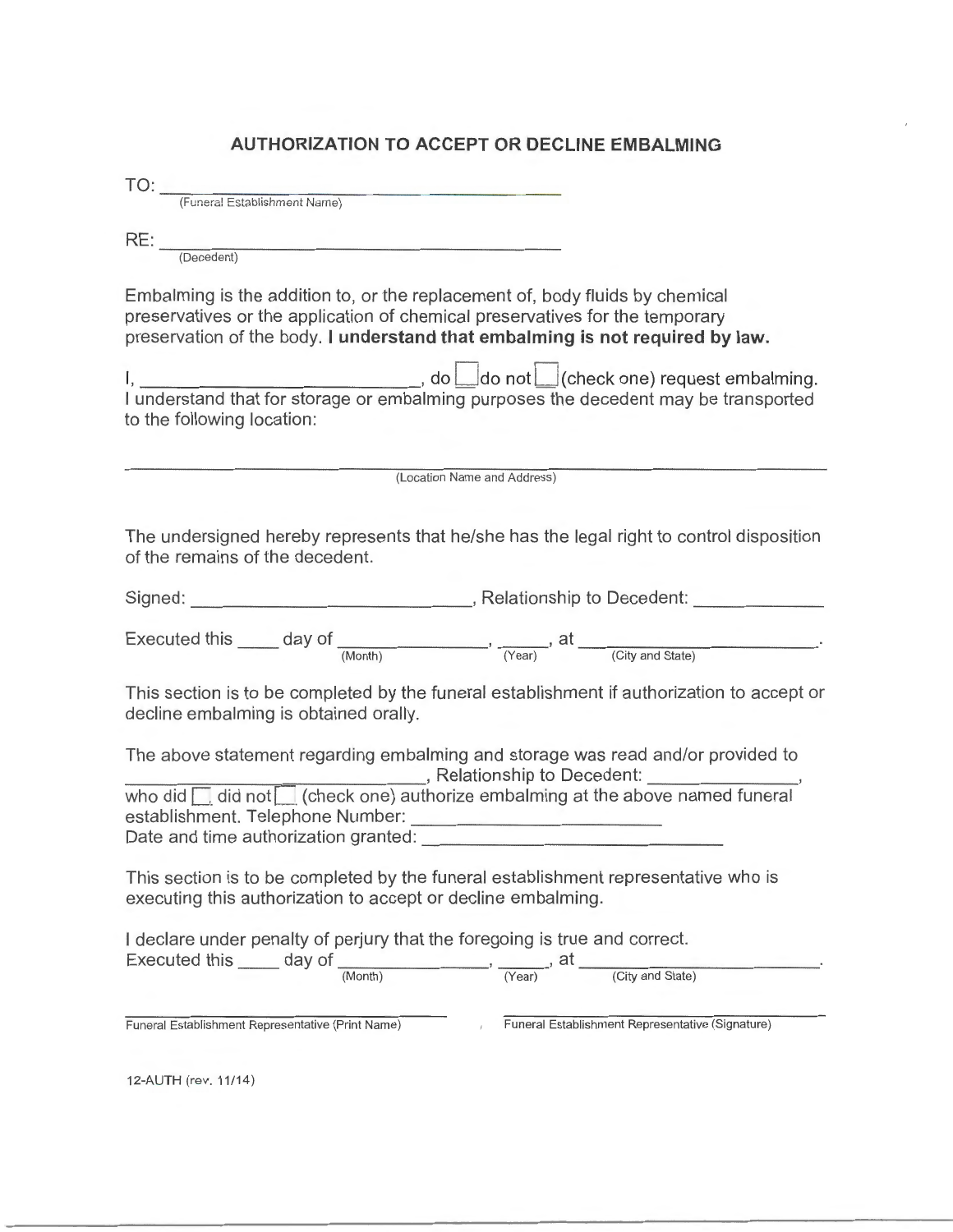## Ghusl-Ritual Wash

When a Muslim dies, the Islamic rite of ghusl is performed prior to burial. Family members of the deceased are usually the ones to perform the wash. In most cases it may take 2-4 people to be involved in the washing and shrouding.

We recognize that in some cases the deceased may not have a relative(s) available. In these cases we may enlist members of the community. The persons who may wash the deceased should :

### Know the Islamic way of washing the deceased and be able to carry out the ghusl

Be an adult Muslim, honest and trustworthy person

Be of the same gender as the deceased

For a child, either males or females may do the ghusl

### California Code of Regulations Title 16, Division 12

§ 1221. Care and Preparation for Burial

"The care and preparation for burial or other disposition of all human remains shall be strictly private, and no one shall be allowed in the embalming or storage room while human remains are being embalmed or prepared for disposition, except the licensed funeral director and his or her duly authorized officers and/or employees, licensed embalmers and their duly registered apprentices, instructors and their students from accredited mortuary science programs approved by the bureau, and public officials in the discharge of their duties; provided, that this rule shall not apply to persons who have been authorized by the person with the right to control disposition pursuant to section 7100 of the Health and Safety Code.

I, **I** have the right to control disposition of the

~~~~~~~~~~~~~~- authorize the above named members of the community to be present and participate in ghusl wash.

•

**Signature** 

deceased

Date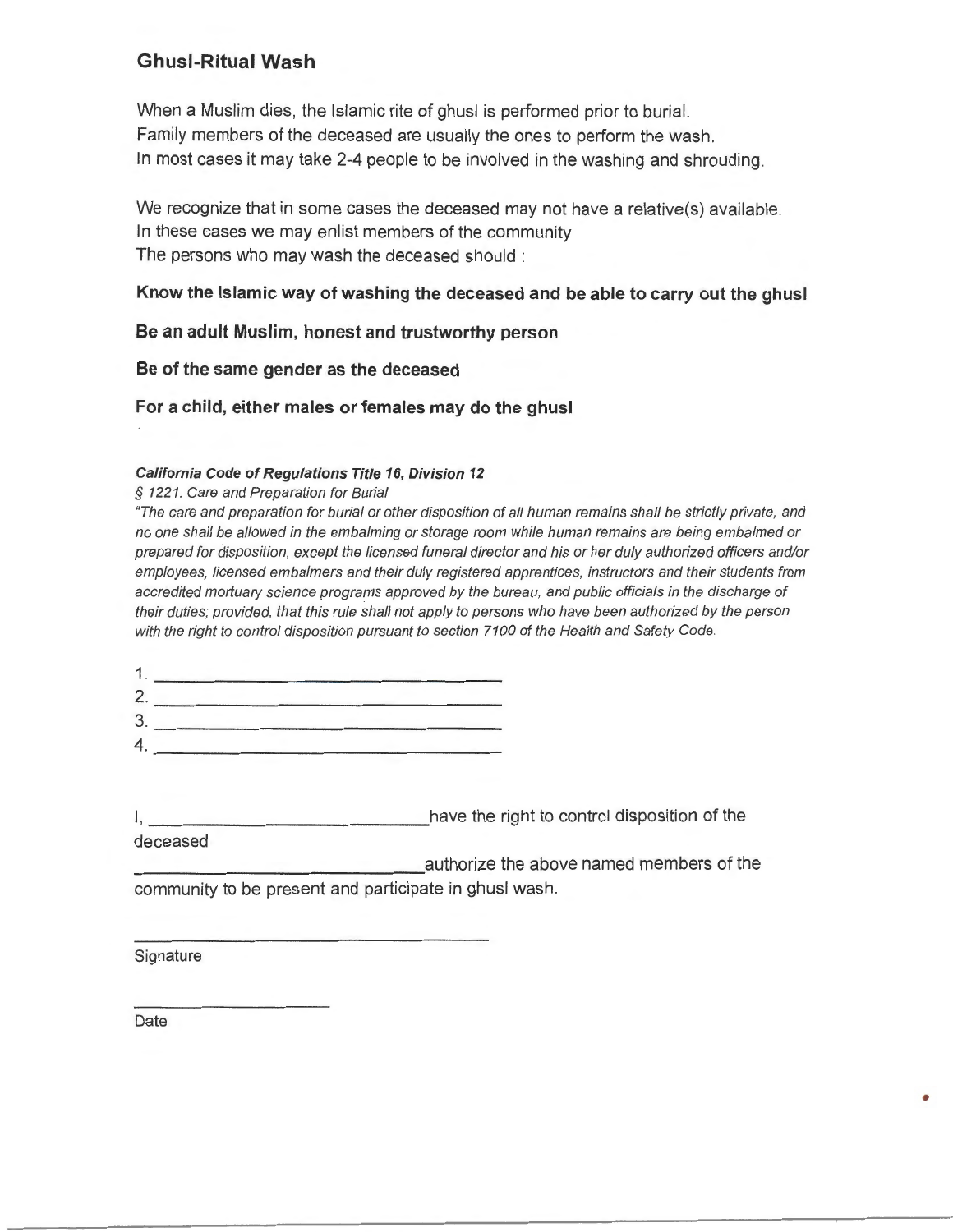# **Death Certificate Worksheet** *CASE NUMBER:*

| Name: (First)                            | (Middle)                                 |          | (Last)                                                |               | AKA: (First)                       | (Middle)                  | (Last)                                             |
|------------------------------------------|------------------------------------------|----------|-------------------------------------------------------|---------------|------------------------------------|---------------------------|----------------------------------------------------|
| Date of Birth:                           |                                          |          | Sex:<br>Male<br>Female                                |               | Date of Death:                     |                           | TOD                                                |
| State or Country of Birth:               | Social Security #:                       |          | Military Service: Copy Discharge Papers<br>$\Box$ Yes | Е<br>$\Box$   | No $\Box$ Unk                      | Marital Status:           |                                                    |
| <b>Highest Education/Degree</b>          | Spanish/Hispanic (Specify)<br>$\Box$ Yes |          | No                                                    |               |                                    |                           | Race: (Specify) Caucasian, Black, Indian, Chinese, |
| Occupation: (Job Performed) Not Retired  |                                          |          | Type of Business:                                     |               |                                    |                           | Years in Occupation:                               |
| Residence: (Physical Address)            |                                          |          |                                                       |               |                                    |                           |                                                    |
| City:                                    | County:                                  |          | Zip Code:                                             |               | Years in County:                   |                           | State:                                             |
| <b>Informant: Name</b>                   |                                          |          | Relationship:                                         |               | Telephone Number:                  |                           |                                                    |
| <b>Street Address:</b>                   |                                          |          | City:                                                 |               | State:                             |                           | Zip Code:                                          |
| Surviving Spouse:<br>(First)             |                                          | (Middle) |                                                       |               | (Last - Maiden Name)               |                           |                                                    |
| Decedents Father's Name:                 | (First)                                  | (Middle) |                                                       |               | (Last)                             |                           | State or Country of Birth:                         |
| Decedents Mother's Name:                 | (First)                                  | (Middle) |                                                       | (Maiden Name) |                                    | State or Country of Birth |                                                    |
| Dispo. Date                              | Place of Final Disposition:              |          |                                                       |               |                                    | Telephone Number:         |                                                    |
| Cemetery Address or Disposition Location |                                          |          | City:                                                 |               | State:                             | Zip Code:                 |                                                    |
| Embalming:                               | $Yes:$ No: $\Box$                        | Embalmer |                                                       | #:            | Embalmers License                  |                           | Permission to Sign<br>Granted <u>Daniel</u>        |
| Place of Death                           |                                          |          | IP ER/OP DOA<br>Other:                                |               | Hospice Nursing/LTC Decedents Home |                           | Telephone:                                         |
| <b>Facility Address</b><br>County        |                                          |          |                                                       |               | City                               |                           |                                                    |
| Coroner's Office:                        |                                          |          |                                                       |               |                                    |                           |                                                    |
| Physician:                               |                                          |          | Telephone Number:                                     | FAX Number:   |                                    |                           | Medical Number: (Kaiser #:)                        |
| <b>Street Address:</b>                   |                                          |          | City:                                                 |               | State:                             |                           | Zip Code:                                          |

**I have reviewed the above information and verify that is accurate and correct.** 

Signature: \_\_\_\_\_ \_\_\_\_ \_\_\_\_\_\_\_ \_ Date: \_\_\_\_\_\_ \_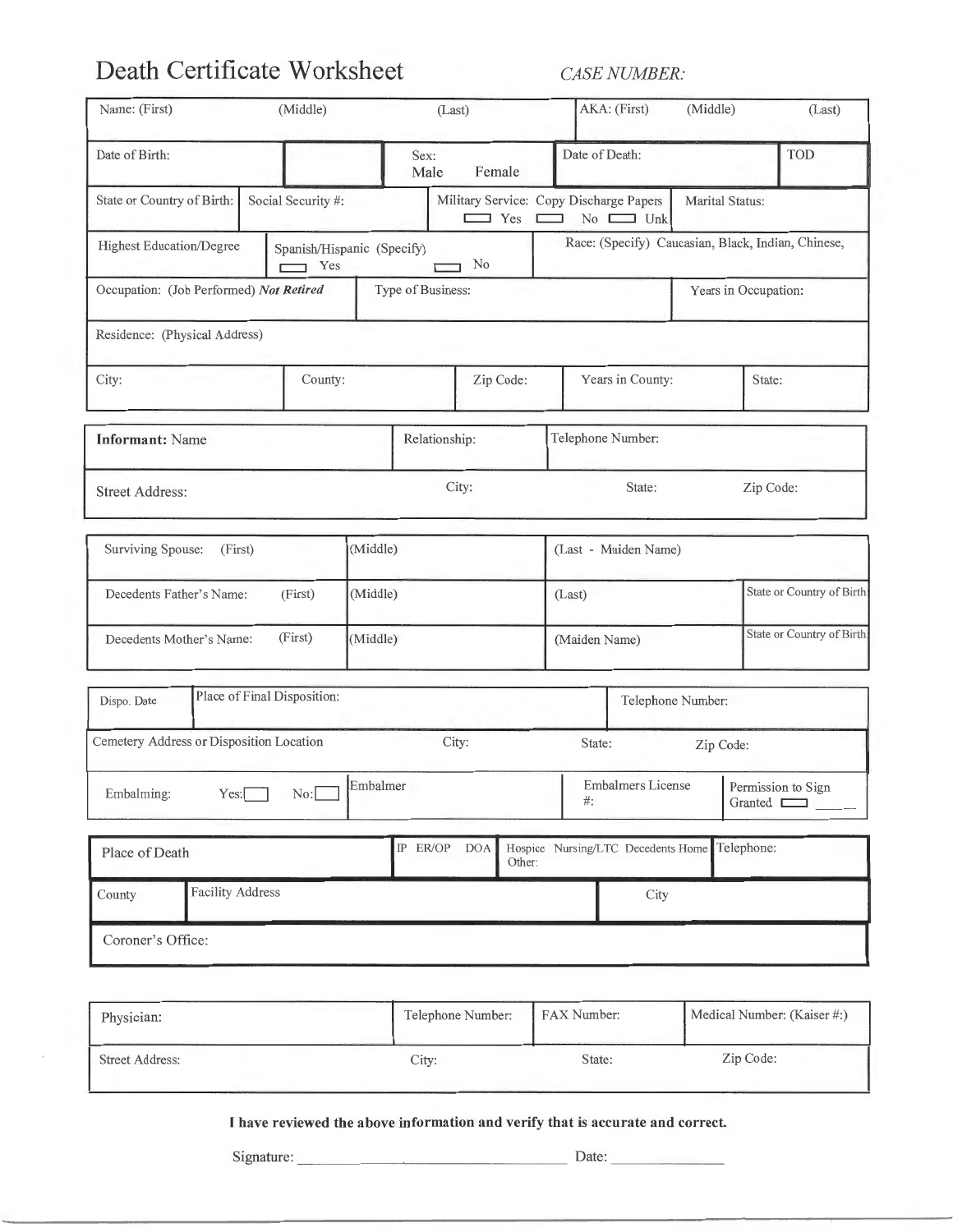### **Disclosure of Preneed Funeral Agreement**

| The funeral establishment,<br>(funeral establishment name)                                                                                                                                                                                                                                                                                                                                                             |
|------------------------------------------------------------------------------------------------------------------------------------------------------------------------------------------------------------------------------------------------------------------------------------------------------------------------------------------------------------------------------------------------------------------------|
| <b>DOES</b> , <b>DOES NOT</b> (check one) have a preneed arrangement, as<br>license number FD                                                                                                                                                                                                                                                                                                                          |
| defined below, made by or on behalf of<br>(name of decedent)                                                                                                                                                                                                                                                                                                                                                           |
| If the funeral establishment <b>does have</b> a preneed agreement, complete the following:<br>In compliance with Business and Professions Code Section 7745, the funeral establishment has<br>presented to the person named below a copy of any preneed agreement which has been signed and<br>paid for in full, or in part by, or on behalf of the deceased and is in the possession of the funeral<br>establishment. |
| Signature of funeral establishment representative<br>Date                                                                                                                                                                                                                                                                                                                                                              |

**"Preneed arrangement,"** "preneed agreement" or "preneed" is written instruction regarding goods or services or both goods and services for final disposition of human remains when the goods or services are not provided until the time of death, and may be either unfunded or paid for in advance of need.

**Funeral Establishment's Responsibility - Business and Professions Code Section 7745 requires a funeral** establishment to present to the survivor of the decedent or the responsible party a copy of any preneed agreement in its possession which has been signed and paid for in full, or in part by, or on behalf of the deceased. Business and Professions Code Section 7685.6 requires a copy of any preneed arrangements to be disclosed prior to drafting any contract for funeral goods or services. The funeral establishment may present the copy in person, by certified mail, or by facsimile transmission, as agreed upon by the person with the right to control disposition. A funeral establishment that knowingly fails to present a preneed agreement as required is liable for a civil fine equal to three times the cost of the preneed agreement, or one thousand dollars (\$1,000), whichever is greater.

**You may contact** the Cemetery and Funeral Bureau for more information on funeral, cemetery or cremation matters or to file a complaint against a licensee:

> Cemetery and Funeral Bureau 1625 North Market Blvd., Suite S-208 Sacramento, CA 95834 916-574-7870

Signature of the survivor or responsible party

Print name of the survivor or responsible party

Signature of funeral establishment representative

Print name of funeral establishment representative

Date

**Date** 

**Title** 

The funeral establishment must:

- Give a copy of the completed statement to the survivor or responsible party.
- Retain the original or a copy of the completed disclosure statement on file for not less than one (1) year after the preneed account has been audited by the Bureau or seven (7) years from the date the disclosure statement was made, whichever comes first.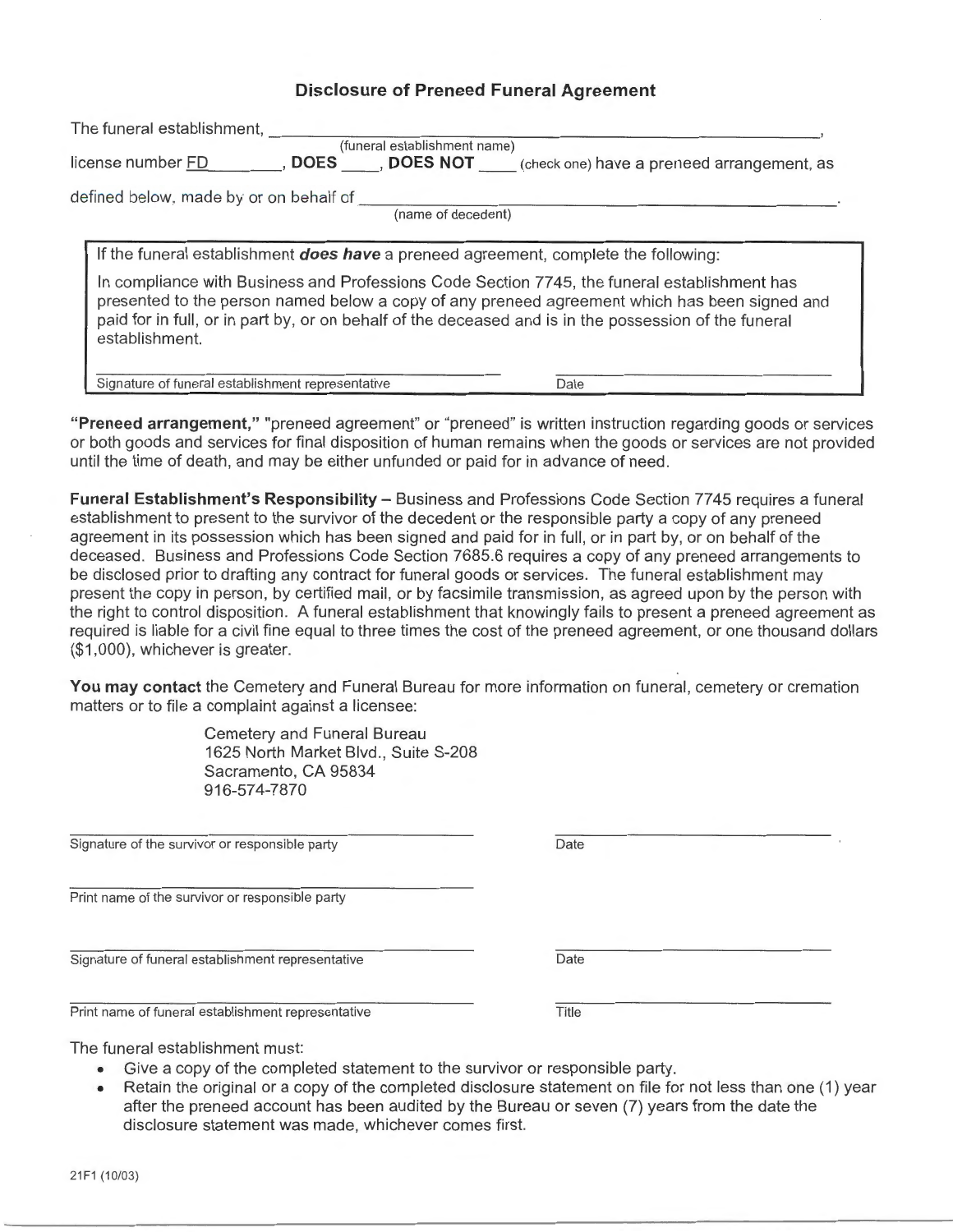#### CALIFORNIA DEPARTMENT OF CONSUMER AFFAIRS CEMETERY AND FUNERAL BUREAU

### **CONSUMER GUIDE TO FUNERAL AND CEMETERY PURCHASES**

### **1625 North Market Blvd., Suite S-208, Sacramento, CA 95834 · (800) 952-5210 · TDD (800) 326-2297 · (916) 574-7870**  This edition reflects California Law as of June 2013

### **www.cfb.ca.gov**

#### Table of Contents

| Burial |
|--------|
|        |
|        |
|        |
|        |
|        |
|        |
|        |
|        |
|        |
|        |
|        |
|        |
|        |
|        |
|        |
|        |
|        |
|        |
|        |
|        |
|        |
|        |
|        |

#### Introduction

The death of a loved one is one of the most traumatic experiences any of us will ever have. Th e California Department of Consumer Affairs' Cemetery and Funeral Bureau has developed this booklet to assist you in making the difficult decisions about funeral and cemetery arrangements for yourself or someone close to you. By asking the right questions, comparing prices and services,and making informed decisions, you can make arrangements that are meaningful to your family and control the costs for you and your survivors.

The Cemetery and Funeral Bureau licenses, regulates,and investigates complaints against California funeral establishments, funeral directors, embalmers, apprentice embalmers, cemetery brokers, cemetery salespersons,cemetery managers, cremated remains disposers, crematories,crematory managers and the nearly 200 fraternal and private cemeteries in the State.

*(NOTE: The State does not license cemeteries operated by religious organizations; cities, counties, or cemetery districts;the military; Native American tribal organizations; or other groups.*  If you don't know who regulates the cemetery you're interested in, *ask the cemetery manager.)* 

If you need help with a cemetery or funeral issue, visit the Bureau's Web site at www.cfb.ca.gov or call the Department of Consumer Affairs' Consumer Information Center at (800) 952-5210 or the Bureau at (916) 574-7870.

### Legal Requirements

Disposition Arrangements

California law lists those who have the right, duty, and responsibility to make decisions about disposition arrangements after a person's death. They are, in order, as listed in the law:

- A person, prior to his or her death.
- •The Person Authorized to Direct Disposition (PADD) on a U.S. Department of Defense Record of Emergency Data (DD Form 93) as that form existed on December 31, 2011,or its successor form.
- •An agent under a California power of attorney for health care.

• The surviving competent spouse or registered domestic partner. •The surviving competent adult child or the majority of the

- surviving competent adult children.
- The surviving competent parent or parents.
- •The surviving competent adult sibling or the majority of the surviving competent adult siblings.
- •The surviving competent adult or the majority of the surviving competent adults in the next degree of kinship.
- •A conservator of the person appointed under Part 3 (commencing with Section 1800) of Division 4 of the Probate Code when the decedent has suffi cient assets.
- •A conservator of the estate appointed under Part 3 (commencing with Section 1800) of Division 4 of the Probate Code when the decedent has sufficient assets.
- The public administrator when the decedent has sufficient assets.

#### *Details:*

A person may direct in writing the disposition of his or her remains and specify the funeral goods and services desired. Unless there is a written statement to the contrary that is signed and dated by the person, these directions may not be changed in any material way except as required by law.

- The law protects a person's choices after death, providing that: 1) The written directions are clear and complete; and 2) Arrangements for payment of final services via trusts, insurance,commitments by others, or any other means have been made which precludes the payment of money by the survivors(s) who might otherwise have the right to control disposition.
- Instead of giving written instructions, a person may give the right and duty of disposition to a PADD (if an active duty member of the U.S. Armed Forces) or to an agent under a power of attorney for health care or an advance health care directive. This agent will have the full right to act and control the decedent's disposition unless the power of attorney or an advance health care directive limits or removes that right or ceases upon death.
- •In the absence of written instructions, a PADD, an advance health care directive, or power of attorney for health care,the right and duty of disposition moves next to a surviving competent spouse or registered domestic partner. To be considered a registered domestic partner in California,a person must have filed a Declaration of Domestic Partnership with the Secretary of State under Family Law Code section 297.
- In the absence of the above documents and people, the right and duty of disposition would fall to the surviving competent adult child or the majority of the surviving competent adult children, then the competent parent or parents, then the competent adult sibling or the majority of the surviving competent adult siblings, and then the competent adult or the majority of the surviving competent adults in the next degree of kinship, followed by conservator of person, conservator of estate, or public administrator.

In addition, the law governs issues such as the time in which family members must act, what happens if all members cannot be found or cannot agree on what to do, and who is responsible for the costs of disposition. Be sure to review and understand all the provisions of law when you are considering these choices. The applicable laws and regulations can be found on the Bureau's Web site at www.cfb.ca.gov.

*(NOTE: Exceptions may apply in certain situations. You have the right to select a different person to make the decisions about your arrangements,* if *you wish. You may wish to consult with an attorney about including such instructions in your will or in another written document, such as a power of attorney for health care. Be sure to provide copies of your instructions to family members and keep your own copy in a place that can be easily accessed.)* 

#### Prices

Federal law requires funeral establishments to quote prices over the phone and to give you a General Price List ( GPL) and a Casket Price List (CPL) when you ask in person about arrangements and prices. If the funeral establishment sells outer burial containers, it must also provide you prices for those containers, either as part of the GPL or on a separate price list. If the funeral establishment has a Web site, it must post the list of funeral goods and services that are required to be included in their GPL, pursuant to federal rule, and include a statement that the GPL is available upon request via a link from the home page, OR include the words "price information" or a similar statement that includes the word"price" with a link to the GPL. *(For more information, see General Price List Requirements, page 3.)* 

When you contract for services with a funeral establishment, the law requires it to give you an itemized statement of your choices, including estimates of any costs that are unknown at the time. The statement must also include charges for outside vendor services arranged by the funeral establishment such as flowers, clergy honoraria, newspaper notices, music,etc. Make sure the statement includes only those items you have selected.If you have chosen a funeral package, the statement should describe all the goods and services that are included. Be sure you have the total dollar amount in writing before you sign the contract.

The law allows a funeral establishment to set a fee for professional services, such as the funeral director's time spent:

- Helping you plan the funeral;
- Making arrangements with a cemetery or crematory (or other funeral establishment if the body will be shipped out of the area);
- Obtaining the death certificate and other required permits;
- Submitting the obituary and "unallocated overhead," which includes taxes, insurance, advertising, and other business expenses.

The funeral establishment may require you to pay this fee in addition to the specific funeral goods and services you select.

*(NOTE: It is illegal for a faneral establishment to charge a handling fee* if *you wish to use a family-built casket or a casket you purchased elsewhere. However, the casket must meet the cemeterys or crematory s standards and must take into consideration the size of the body. It is also illegal for the funeral establishment to make false claims about the preservative qualities of a casket or to charge contagious disease fees or fees for protective clothingfor staff)* 

#### Embalming

The law does not require embalming. However, the person with the right to control disposition must accept or decline embalming by signing a specific form prescribed by the Bureau. Additionally, a funeral establishment must refrigerate an unembalmed body in its possession if burial or cremation does not take place within 24 hours. *(See exception under Home Death Care, page 2.)* As a practical matter, however, you may wish to authorize embalming if there will be a delay before a public viewing. Keep in mind that embalming does not prevent decomposition of a body.

*(NOTE: A coroner may require embalming in certain circumstances.)* 

#### **Cremation**

The law does not require the purchase.of a casket before cremation.

*(A combustible cremation container, typically referred to as an alternative container, is required. See Cremation, page 3.)* 

#### Burial

The law does not require outer burial containers, commonly known as vaults or grave liners, but cemeteries may require them because they keep the ground from settling after burial. Typically, vaults completely surround the casket in concrete or other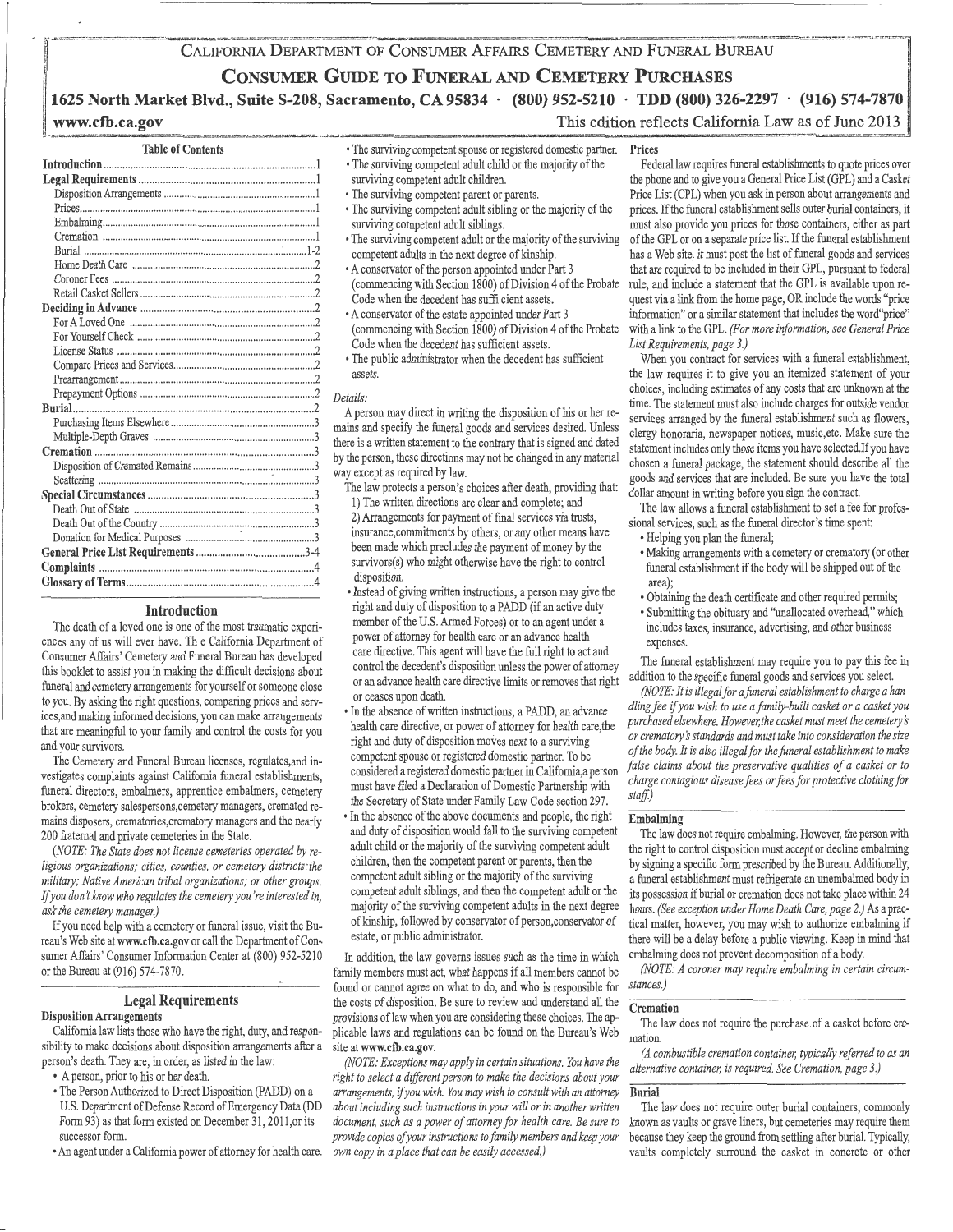material. Grave liners cover only the top and sides. Neither container will prevent the eventual decomposition of human remains.

Natural burial, also referred to as green or eco-friendly burial, is a way of caring for the dead with minimal environmental impact, often without a casket or burial container. The body is typically not embalmed and may be encased in biodegradable materials for burial. Talk to cemetery staff if you're interested in this option.

#### Home Death Care

The use of a funeral establishment and funeral director is not required bylaw when preparing a body for disposition. You can arrange for your body,or that of a loved one, to be cared for and prepared for disposition by family and friends at home. If you choose home death care, you must:

- File a properly completed Certificate of Death, signed by the attending physician or coroner, with the local registrar of births and deaths.
- Obtain a Permit for Disposition from the local registrar of births and deaths.
- Provide a casket or other suitable container.
- Make arrangements directly with the cemetery or crematory.

Your local county health department may be able to help you file a Certificate of Death and/or a Permit for Disposition.

*(NOTE: Human remains may be kept at home without embalming or refrigeration until disposition. Generally, decomposition will proceed more rapidly without refrigeration or embalming.)* 

#### Coroner Fees .

California law permits coroners to charge for certain services. Fees vary by county.

#### Retail Casket Sellers

California law requires retail casket sellers', when beginning any discussion of prices, to give customers a written price list of all caskets,altemative containers, and outer burial containers normally offered for sale and the price for each. In addition, if customers ask for the list in person or by phone, the retail casket seller must give them a written statement identifying caskets or containers by price, thickness of metal, type of wood or other construction, and by interior and color. Price,thickness, construction, and color information must also be included on a tag conspicuously attached to each casket. Prior to a sale, the seller must provide the buyer an itemized statement of all costs involved.

Retail casket sellers are not allowed to arrange funerals or cremations or perform any other functions requiring a license as a funeral establishment. Before doing business with any retail casket seller, you may wish to check the company's business practices with your local Better Business Bureau.

*(NOTE: Retail casket sellers are not bound by the State laws or regulations that govern funeral establishments, crematories, and cemeteries, nor are they licensed or regulated by the Cemetery and Funeral Bureau or by the Federal government. They are governed by State and local business laws and licensing regulations.)* 

### Deciding in Advance

#### For a Loved One

While making such decisions is difficult at any time, planning in advance for the death of a loved one can relieve you of that responsibility at the time of death, when you may be emotionally vulnerable. Take time now to discuss these matters and find out what your loved ones want. Be sure to put any wishes or requests in writing. This is also a good time to discuss organ donation and donation to medical science.

#### For Yourself

Planning in advance for your own disposition after death can spare your loved ones the anguish of making difficult decisions while grieving.Shopping ahead of time, getting correct information, and planning in advance allows you to make informed decisions before you purchase, and may save you money. Be sure to discuss your wishes with your family. You may also wish to talk to an attorney about the best way to ensure that your wishes are followed.

You can make arrangements directly with a funeral establish-

ment or through a memorial society or funeral consumer group or organization.Memorial societies and funeral consumer groups or organizations are nonprofit entities that provide information about preplanning funerals and disposition. They do not offer funeral services and are not regulated by the Cemetery and Funeral Bureau, although they are regulated under Federal and State nonprofit laws. To find a funeral establishment, memorial society, or funeral consumer organization, ask friends and relatives for referrals, or check the phone book Yellow Pages or Internet listings.

*(NOTE: Many funeral entities that use the word "society" in their names are for-profit businesses. If an organization's nonprofit status is important to you,confirm that status prior to making arrangements.)* 

#### Check License Status

To be sure that the funeral establishment, funeral director, crematory,crematory manager, private or fraternal cemetery, and private or fraternal cemetery managers are licensed by the State and in good standing, call the Department of Consumer Affairs toll-free at (800) 952-5210, TDD (800) 326-2297, or the Cemetery and Funeral Bureau office at (916) 574-7870. You can also check the license online at www.ctb.ca.gov.

#### Compare Prices and Services

First, visit Web sites and several funeral establishments to compare services, restrictions, rules, and prices. Then, decide how much you want to spend. If you buy a casket from a retail casket seller, be sure to ask if the seller will deliver it or if you must pick it up. Also you may wish to compare prices at several cemeteries and ask about their endowment care funds and cemetery maintenance standards. (See Glossary of Terms, page 4.) If a funeral establishment or cemetery is not being maintained to your satisfaction, take your business elsewhere.

#### Prearrangement

You may want to make your arrangements in advance but not prepay for them. Keep in mind that over time prices may go up and businesses may close or change ownership. You may also move to another location or change your arrangements. It's a good idea to review and revise your decision every few years, and you should make sure your family is aware of your wishes. Put your wishes in writing, give copies to family members and your attorney, and keep a copy in a place where it can be easily accessed. (Don't keep your only copy in a safe-deposit box. Your family may have to make funeral arrangements on a weekend or holiday when the bank is closed.)

#### Prepayment Options

If you decide to prepay for funeral and cemetery services, you have several options.

*(NOTE: These are options, not recommendations. Be sure to carefully compare the advantages and disadvantages of eachand consider consulting an attorney and Medicare/Medicaid,* if *applicable-before making any decision.)* 

Preneed Trust Contracts-Decide on the funeral and cemetery services you want, sign contracts that fully describe those services, and pay a set amount into a trust administered by the funeral establishment or cemetery. There will usually be some costs that cannot be prepaid.Services such as opening and closing the grave are not usually part of the preneed contract and must be paid at time ofneed.

*(NOTE: Be sure that your contract includes a cancellation clause* if *you change your mind. Keep in mind that* if *you cancel a funeral preneed trust, under the law, all the money you paid in must be refunded to you. Most cancellation clauses require a revocation fee, limited by law to no more than 10 percent of the total amount that you have paid in. This revocation fee can only be taken from trust fund earnings.)* 

Before you choose a preneed trust contract, consider the following:

•Ask for a guaranteed price plan. This protects you and your family from future price increases. Without it, your survivors may have to make up any difference in cost. However, even with a guaranteed price plan, some items or services will probably have to be paid at the time of need. Obtain a written estimate of these additional "at-need" charges so you and your family will know what to expect at the time of need.

- Make sure the funds in your preneed trust increase in value,and find out where the money is being invested and who. the trustees are. You may receive an annual statement of earnings, which may have to be reported as interest income on your tax returns. Also, be sure that the plan includes a written provision that states what will happen to any earnings left over after the funeral expenses are paid.
- •Find out if you have to pay the entire amount into the trust up front, or if you can pay over time. If you pay over time, ask if interest is being charged and how much. Also, ask if there is a penalty for late payments.
- •Ask if your funeral arrangements can be transferred to another funeral establishment or if the cemetery will buy the property back if you move out of the area or change your mind.
- To guarantee prices of cemetery goods, such as a vault or a marker, buy them and have the cemetery store them until they are needed. This is called "constructive delivery." The law prohibits the constructive delivery of funeral goods. Make sure the purchase contract specifies the manufacturer and model of the items you purchase, as well as any inscriptions and descriptions of the materials used. Obtain in writing the address where the goods are stored.

Saving-Earmark a portion of your savings for funeral expenses and ensure that your family members and attorney are informed and that provisions are made for your survivors to withdraw the funds at your death. You can change your mind at anytime.

POD Account-Establish a Pay on Death (POD) Account with your bank, designating the funeral establishment or another person as the beneficiary of funds upon your death. Be sure to inform family members, the funeral establishment, your chosen executor, and your attorney of the provisions of the account. POD accounts may involve service fees, and interest earned is taxable. They may be canceled without penalty.

*(NOTE: The funeral establishment is not required to pay any excess funds to your survivors.)* 

Life Insurance-Buy life insurance equal to the value of the funeral and arrange for your beneficiary (a family member or friend) to handle the arrangements in accordance with your stated wishes.

*(NOTE:* If *the costs of the funeral arrangements exceed the amount of your policy, your survivors will have to make up the difference.)* 

Funeral Insurance-Buy funeral insurance through the funeral establishment, which becomes your beneficiary. You preselect the casket,services, etc., and the cost may be guaranteed. If the cost is guaranteed,the funeral establishment cannot charge your relatives more than the contract states, even if prices rise. However, it can keep any funds remaining after the arrangements have been carried out.

*(NOTE: You should get in writing how much the policy will be worth in one year, two years, five years, and ten years. Find out*  if *you will pay more on the policy over time than the policy will pay out upon your death. Find out what happens* if *you cancel the policy or fail to make the scheduled payments.)* 

Funeral establishments and licensed cemeteries must present to the person making funeral arrangements for a deceased person a copy of any preneed agreement in their possession that is signed and paid for in full or in part.

#### **Burial**

If you choose traditional burial of the body or cremated remains, you will need to purchase a cemetery plot unless you are eligible for burial at no cost in a veterans cemetery. Prices may vary widely among cemeteries and among different locations in the same cemetery. There is also a fee for opening and closing the grave, and you will probably be required to buy an outer burial container if the cemetery requires one. In addition, you will need to pay an endowment care fee for cemetery maintenance and groundskeeping.

Burial in a mausoleum (entombment) involves purchase of a crypt,opening and closing fees, and charges for endowment care and other services.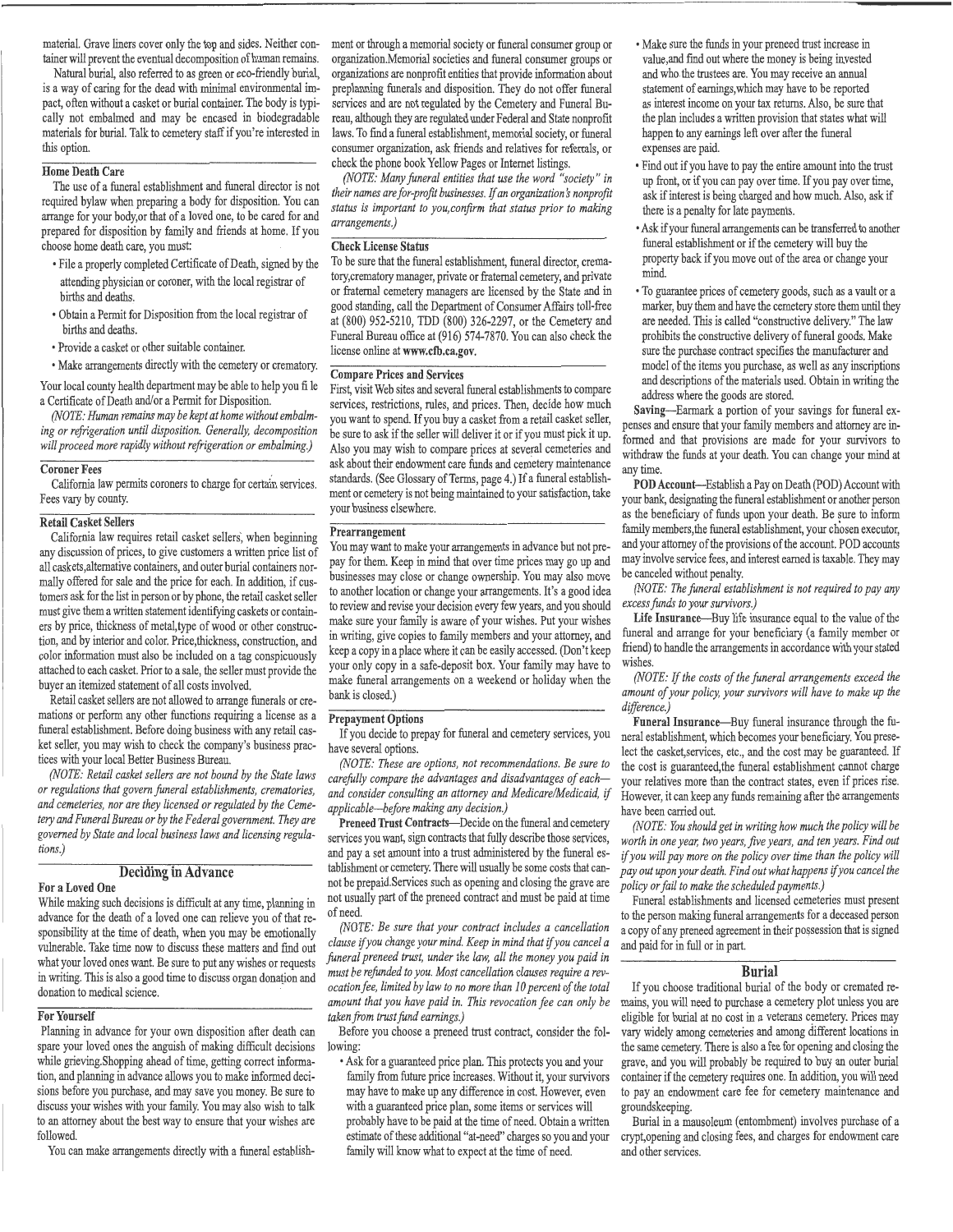#### .hasing Items Elsewhere

, you purchase a casket or alternative container from somewhere other than the funeral establishment, the law prohibits the funeral ceptable. You do not have to buy the container from the funeral esestablishment from charging a "casket handling" fee. However, tablishment or crematory, but it does have to meet the standards your purchase must meet the standards set by the cemetery or crematory and must take into consideration the size of the body. Remember to shop wisely, since retail casket sellers are not bound by the same laws or regulations that govern funeral establishments, taken to the crematory. Pacemakers, most prostheses, and mechanthat any money you pay be placed in a trust, and be sure to get a to cremation. copy of the trust agreement.

If the cemetery requires outer burial containers to minimize ground settling, you may have to buy a grave liner or vault. You do not have to buy the outer container from the cemetery; however, have this capability and/or will permit it. a liner ot vault purchased elsewhere must meet the cemetery's size, shape, and material standards.

You may purchase a marker or monument from another source, but it also must meet the cemetery's standards. The cemetery may not charge a setting fee if the monument company sets it for you. Charges by the cemetery for foundations, setting or permitting the setting of grave markers or monuments, must be the same whether Disposition of Cremated Remains you bought the marker or monument from the cemetery or from someone else. Be sure to review the rules and policies of the cemetery before you purchase. Th is can help avoid misunderstandings and can assist you in making decisions.

#### Multiple-Depth Graves

If the cemetery allows it, you may be able to arrange burial in the same grave as your spouse or other family member. People who are not related may be buried in a multiple-depth grave if all parties authorize it in advance. Burial in a multiple-depth grave may limit disinterment rights.There may be special fees for opening and closing a multiple-depth grave.

#### **Cremation**

California law requires written acknowledgment of the following disclosure when cremation is to take place:

*''The human body burns with the casket, container, or other material in the cremation chamber. Some bone fragments are not combustible at the incineration temperature and, as a result, re* $m$ ain in the cremation chamber. During the cremation, the contents *of the chamber may be moved to facilitate incineration. The chamber is composed of ceramic or other material which disintegrates slightly during each cremation, and the product of that disintegration is co-mingled with the cremated remains. Nearly all of the*  contents of the cremation chamber, consisting of the cremated re*mains, disintegrated chamber material, and small amounts of residue from previous cremations, are removed together and crushed, pulverized, or ground to facilitate inurnment or scattering. Some residue remains in the cracks and uneven places of the chamber. Periodically, the accumulation of this residue is removed and interred in a dedicated cemetery property, or scattered at sea.* 

The person who has the right to control the disposition of the body must sign a written authorization before cremation can proceed. Th is authorization, or a separate contract, indicates the loincludes an agreement to pay the costs for the cremation, for disposition of the cremated remains,and for any other services desired. (If you wish to arrange for your own cremation, you can legally sign the Declaration for Disposition of Cremated Remains form yourself.)

In addition, a burial/cremation permit (called Application and Permit for Disposition of Human Remains, VS 9) must be issued by the county health department. The funeral establishment usually arranges to obtain this permit as part of its services.

California law does not prohibit the person authorizing the cremation from viewing the cremation process, and some facilities may be able to accommodate more than one family member. Crematory for its policies.

combustible cremation container, also known as an alternative reason for the delay.

container is. The container must be one that can be closed and is leak-resistant. A cardboard box constructed for this purpose is acset by the crematory.

crematories, and cemeteries. If purchasing items in advance, insist ical or radioactive devices or implants are most often removed prior You should make a decision about removing all personal possessions of value, such as jewelry or mementos, before the body is

> By law, all cremations must be performed individually, unless a multiple cremation is authorized in writing and the cremation chamber is capable of multiple cremations. Only a few crematories

> After the cremation has been completed and the cremation chamber has cooled, the remains are swept from the chamber, processed to a uniform size, and placed in a sturdy plastic bag sealed with an identification disk, tab, or label. The bag is then placed in a durable cremated remains container.

In California, you may choose any of the following methods of disposition of cremated remains:

- Placement in a columbarium or mausoleum-There may be additional charges for endowment care, opening or closing,recording, flower vase, and nameplate.
- Burial in a plot in a cemetery-There may be additional charges for endowment care, opening or dosing, recording, outer burial container, flower vase, and marker.
- Retention at a residence-The funeral establishment or crematory will have you sign a Permit for Disposition showing that the remains were released to you and will file it with the local registrar of births and deaths. You may not remove the cremated remains from the container and you must arrange for their disposition upon your death.
- Storing in a house of worship or religious shrine iflocal zoning laws allow.
- Scattering in areas of the State where no local prohibition exists and with written permission of the property owner or governing agency. The cremated remains must be removed from the container and scattered in a manner so they are not distinguishable to the public.
- Scattering in a cemetery scattering garden.
- •Scattering at sea, at least 500 yards from shore. This also includes inland navigable waters, except for lakes and streams.

Cremated remains may not be transported without a permit from the county health department and they may not be disposed of in refuse.

#### Scattering

cation, manner, and time of disposition of the remains. It also remains must be removed from the container for scattering, with Cremated remains may be scattered as described above by employees at a licensed cemetery, cemetery brokers, crematory employees, registered cremated remains disposers, funeral establishment staff members, or the decedent's family. All cremated the exception of those remains placed into a scattering urn for scattering cremated remains at sea from a boat.Scattering may also be done by any person having the right to control the disposition of the cremated remains of any person or that person's designee if the person does not dispose of or offer to dispose of more than ten cremated remains within any calendar year.

> When scattering remains, you should avoid inhaling the dust from the remains, since there may be health risks. The county health department must issue a Permit for Disposition, and boat/aircraft operators must notify the U.S. Environmental Protection Agency after scattering.

matories that do not allow viewing of the cremation process must air or boat to post copies of their current pilot or boating licenses disclose that fact in writing prior to signing any contract. There and the addresses of their cremated remains storage areas at their may be a charge for attending the cremation. Check with the cre-place of business. The law also requires disposers to conduct scat-A casket is not required for cremation by California law, but a with the right to control disposition is notified in writing of the State law requires cremated remains disposers who scatter by terings within 60 days of receiving the remains, unless the person

#### Special Circumstances

#### Death Out of State

Burial-If death occurs away from the city where burial is to take place, you will need to have the body transported using the coordinated services of a funeral establishment in each city. If the body is transported by shipping on a common carrier, the body must be embalmed prior to shipping. If it cannot be embalmed, the body must be shipped in an airtight casket or transportation container.

Cremation-You can arrange for the body to be cremated in the distant city and for the cremated remains to be shipped to you.

#### Death Out of the Country

If death occurs in another country, the U.S. Embassy or Consulate in that country can assist in making arrangements for the return of the body or for its local disposition. You will usually be able to obtain English translations of the death certificate and other documents through the nearest U.S. Embassy or Consulate.

#### Donation for Medical Purposes

If you wish to donate your body to a medical school for educational or research purposes, you will need to make arrangements with the school well in advance. It is a good idea to check with the school every few years,since procedures and needs may change. By law, the school is responsible for costs of final disposition.

#### General Price List Requirements

A sample General Price List (GPL) is included in the booklet Complying with the Funeral Rule, which is available from the Federal Trade Commission. In addition, you may wish to compare GPLs from several funeral establishments in your area. Although additional services may be included, at a minimum, the GPL must include the price of each of the following basic services provided by the funeral establishment, along with the date the prices are effective and a description of the services:

- Forwarding remains to another funeral establishment-May include embalming, removal of remains, minimum service of staff, necessary authorizations, and local transportation.
- Receiving remains from another funeral establishment-May include minimum service of staff and transportation of remains to funeral establishment.
- Direct cremation-May include basic services of funeral director and staff, a proportionate share of overhead costs, removal of remains, necessary authorizations, and cremation. *(NOTE: Be sure to ask* if *the price for direct cremation includes the cost of the cremation itself and the cost of storing the body.)*
- Immediate burial-May include basic services of funeral director and staff, a proportionate share of overhead costs, removal of remains, and local transportation to cemetery.
- Basic services of funeral director and staff, including overhead.
- Transfer of remains to funeral establishment-A flat fee may apply weekdays, nights, weekends, and holidays within a specific area, with mileage charges for transportation outside the area.
- Embalming-Must include the following statement: "Except in certain special cases, embalming is not required by law. Embalming may be necessary, however, if you select certain funeral arrangements, such as a funeral with viewing. If you do not want embalming, you usually have the right to choose an arrangement that does not require you to pay for it, such as direct cremation or immediate burial."
- Other preparation of the body-Services may be priced individually and may include dressing, make-up, casketing,hair care, post-autopsy care, refrigeration, and reconstruction/ restorative arts.
	- Use of facilities and staff for viewing.
- •Use of facilities and staff for funeral ceremony.
- Use of facilities and staff for memorial service.
- •Use of equipment and staff for graveside service. •Hearse.
- 
- Limousine.